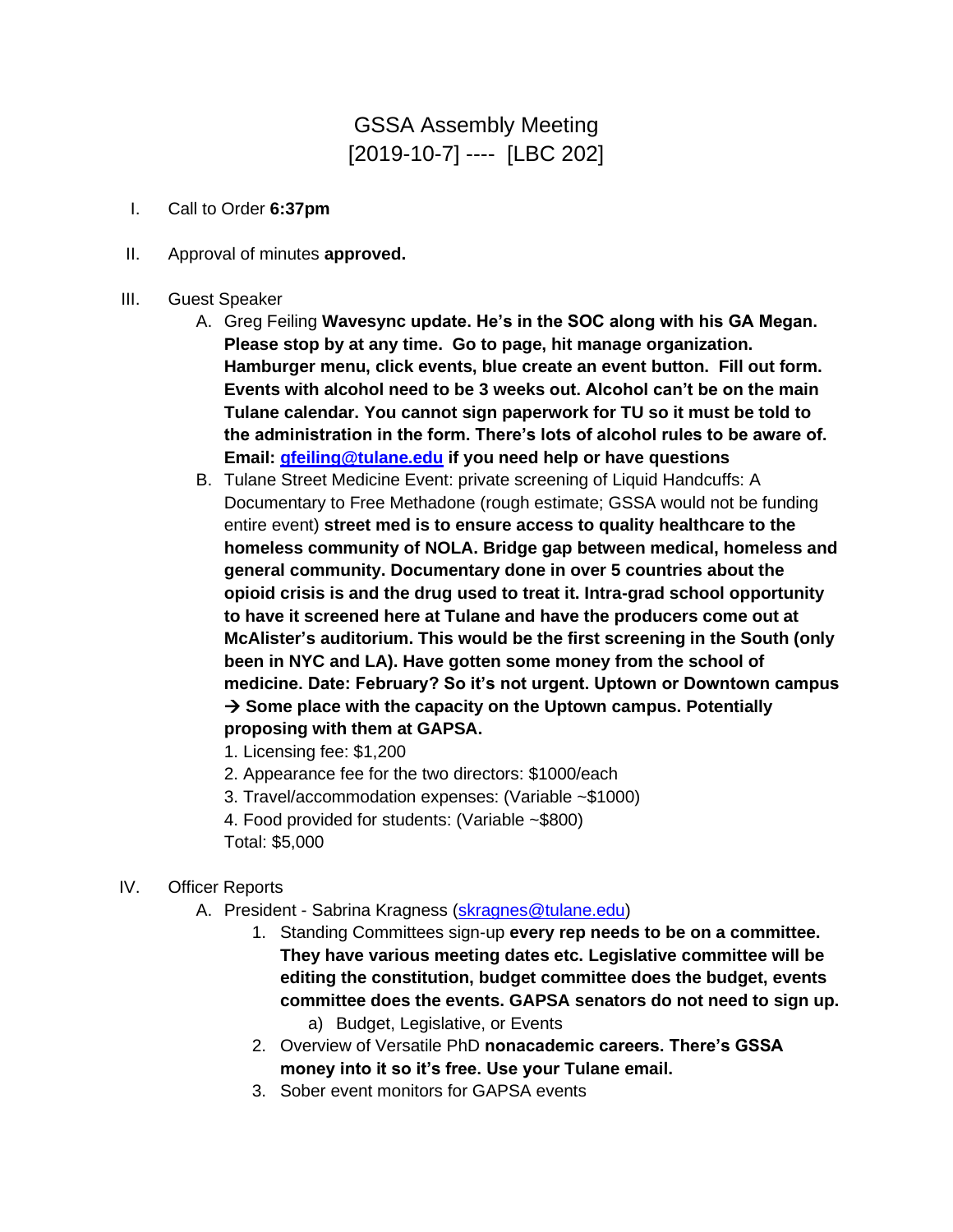- a) 15 needed from our division for us to attend all events **will send out link. We need 15 or else we will not be invited to GAPSA events. Doesn't have to be a rep, can be anyone in GSSA.**
- B. Vice President Sophie Delsaux [\(sdelsaux@tulane.edu\)](mailto:sdelsaux@tulane.edu)
	- 1. Coffee event (10/17 12:30-1:30 pm) place TBD: communicate the info within your department, we will advertise student associations please contact me for details **Gibson 400A**
	- 2. Feedback concerning the fall welcome mixer, or the first trivia night? **80 people at trivia. Interactive games at the mixer. OISS has board games that you can take and then return them later.**
	- 3. Next trivia: 10/24 **Halloween theme**
	- 4. Intensive writing sessions **for everyone. Housing potentially in the library or other places.**
- C. Treasurer Hannah Aziz [\(haziz@tulane.edu\)](mailto:haziz@tulane.edu)
	- 1. Budget Committee- meet about IDGOs/DIGs **maybe one or two meetings to talk about allocations to these groups**
	- 2. Financial Officer- proxy/training wheels? **Will help Hannah in case she can't move her schedule around to go to meetings etc. and may be training for someone to take over next year. Please contact Hannah if you're interested**
	- 3. Office Hours- PJs(?), please email beforehand! **PJs for the month of October to be put in an email later**
	- 4. WaveSync for Its **Hannah must submit these, so you guys just fill out the form.**
	- 5. Currently we have **\$37,159.43** in the bank for events.
	- 6. We have **\$7,063.52** for speakers
	- 7. Thus, **\$44,222.95** total
	- 8. Event Requests

| <b>Department</b>            | <b>Event Title</b>                              | <b>Date</b> | <b>Amount</b><br><b>Requested</b> | <b>Expense</b>          | <b>Expected</b><br><b>Attendance</b>   | Per person |
|------------------------------|-------------------------------------------------|-------------|-----------------------------------|-------------------------|----------------------------------------|------------|
| Psychology -<br><b>GSSA</b>  | lMidsemester<br>lCoffee & Donut<br><b>Break</b> | 10/23/2019  |                                   | coffee &<br>52 donuts   | 20<br>(psychology<br>grad<br>students) | \$2.60     |
| Mathematics -<br><b>GSSA</b> | <b>Math Graduate</b><br>Student Colloguium      | 9/10/2019   | 60                                | <b>Food and</b><br>Soda | 20                                     | \$3.00     |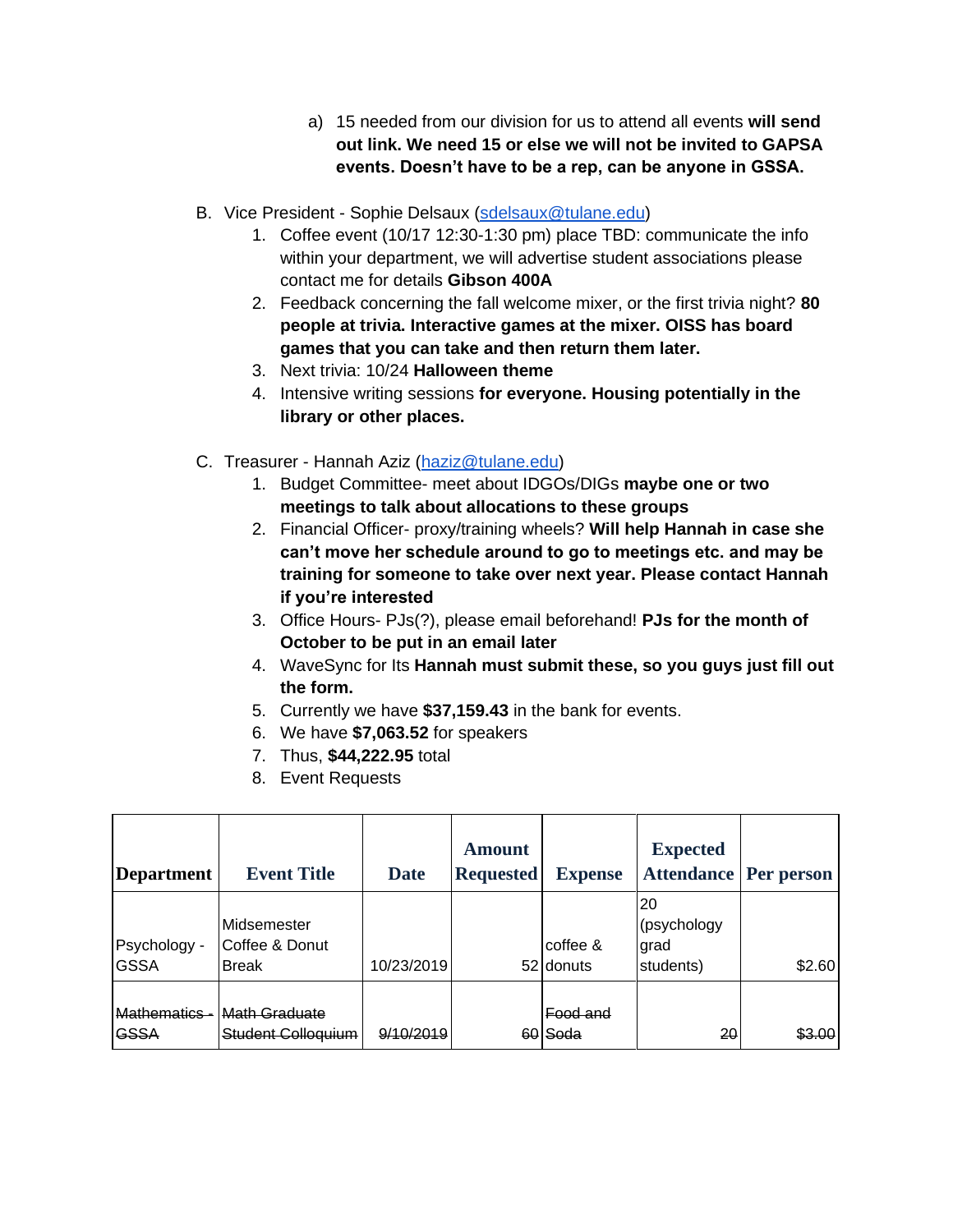| Linguistics -<br><b>GSSA</b> | Ling Lunch       | 10/29/2019 | 1 cheese<br>pizza, 2<br>pepperoni<br>pizzas, 1<br>veggie<br>pizza, 1<br>Caesar<br>salad, from<br>pepperonis<br>84 cafe | $10 - 15$<br>graduate<br>students, 5-<br>10<br>undergraduat<br>e students, 1-<br>2 faculty | \$3.11-\$5.25   |
|------------------------------|------------------|------------|------------------------------------------------------------------------------------------------------------------------|--------------------------------------------------------------------------------------------|-----------------|
| Linguistics-<br><b>GSSA</b>  | <b>LINGLUNCH</b> | 10/22/2019 | Pepperonis<br>cafe, 1<br>Caesar<br>salad, 1<br>pepperoni<br>85 turkey wraps es, 1 faculty                              | $10 - 15$<br>graduates, 5-<br>40<br>pizza, 1 tray undergraduat                             | $$3.27 - $5.31$ |
| Linguistics -<br><b>GSSA</b> | Ling lunch       | 11/5/2019  | Tray of<br>turkey<br>wraps, 1<br>Caesar<br>salad, 1<br>pepperoni<br>pizza,<br>pepperonis<br>85 cafe                    | 10-15 grad<br>students 5-10<br>undergraduat<br>es, 1 faculty                               | \$3.27-\$5.31   |
| Linguistics -<br><b>GSSA</b> | Ling lunch       | 11/12/2019 | 1 veggie<br>pizza, 2<br>pepperoni<br>pizzas, 1<br>cheese<br>pizza, 1<br>Caesar<br>85 salad                             | $10 - 15$<br>graduate<br>students, 5-<br>10<br>undergraduat<br>e students, 1-<br>2 faculty | \$3.15-\$5.31   |
| Linguistics -<br><b>GSSA</b> | Ling lunch       | 11/19/2019 | 1 tray turkey<br>wraps, 1<br>pepperoni<br>pizza, 1<br>Caesar<br>salad from<br>pepperonis<br>85 cafe                    | $10 - 15$<br>graduate<br>students, 5-<br>10<br>undergraduat<br>es, 1 faculty               | \$3.27-\$5.31   |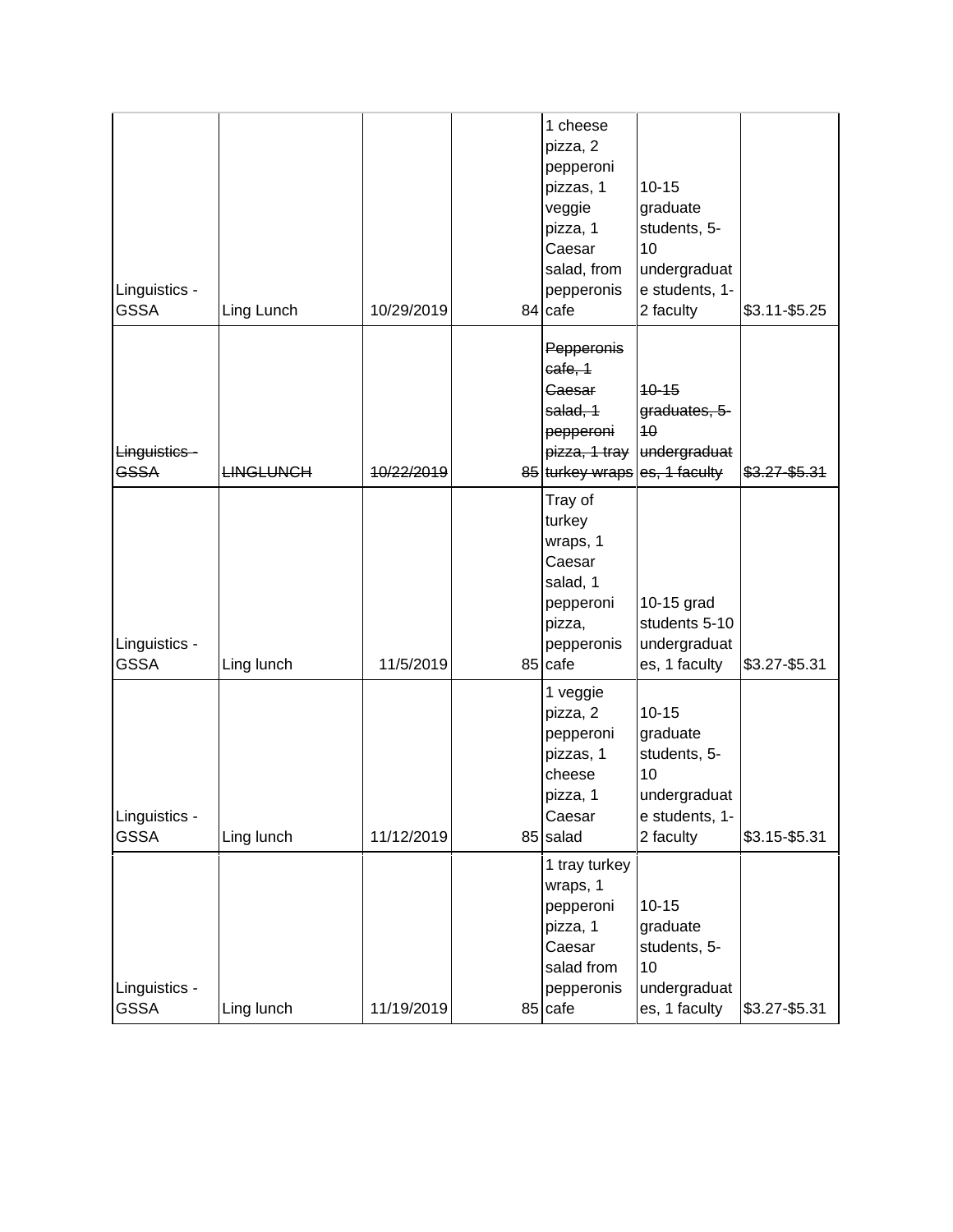| Linguistics -<br><b>GSSA</b>  | Ling lunch           | 11/26/2019 |            | 1-cheese<br>pizza, 2<br>pepperoni<br>pizzas, 1<br>veggie<br>pizza, 1<br><b>Caesar</b><br>salad, from<br>pepperonis<br>85 Gafe | $10 - 15$<br>graduate<br>students, 5-<br>10<br>undergraduat<br>e students, 1<br>faculty                                  | $$3.27 - $5.31$ |
|-------------------------------|----------------------|------------|------------|-------------------------------------------------------------------------------------------------------------------------------|--------------------------------------------------------------------------------------------------------------------------|-----------------|
| Linguistics-<br><b>GSSA</b>   | Ling lunch           | 12/3/2019  |            | 1-cheese<br>pizza, 2<br>pepperoni<br>pizza, 1<br>veggie<br>pizza, 1<br>Caesar<br>salad, from<br>pepperonis<br>$85$ cafe       | $10 - 15$<br>graduate<br>students, 5-<br>40<br>undergraduat<br>es, 1 faculty                                             | $$3.27 - $5.31$ |
| Linguistics -<br><b>GSSA</b>  | LingLunch            | 10/8/2019  | 86.59      | Pizza and<br>salad, 4<br>pizzas one<br>salad                                                                                  | 15                                                                                                                       | 5.77            |
| Linguistics-<br><b>GSSA</b>   | <b>LINGLUNCH</b>     | 10/15/2019 | 86.59 cafe | 5 pizzas, 1<br>salad,<br>pepperoni's                                                                                          | $10 - 15$<br>graduate<br>students and<br>$5 - 10$<br>undergraduat<br>e students<br>graduate<br>students and<br>1 faculty | \$3.27-\$5.31   |
| <b>Neuroscience</b><br>- GSSA | October D.U.N.K.     | 10/4/2019  |            | Coffee and<br>3 dozen<br>Donuts from<br><b>Blue Dot</b><br>100 Donuts                                                         | 35                                                                                                                       | \$2.86          |
| Neuroscience<br>- GSSA        | November<br>D.U.N.K. | 11/15/2019 |            | PJ's Coffee<br>and 3 dozen<br>donuts from<br><b>Blue Dot</b><br>100 Donuts                                                    | 35                                                                                                                       | \$2.86          |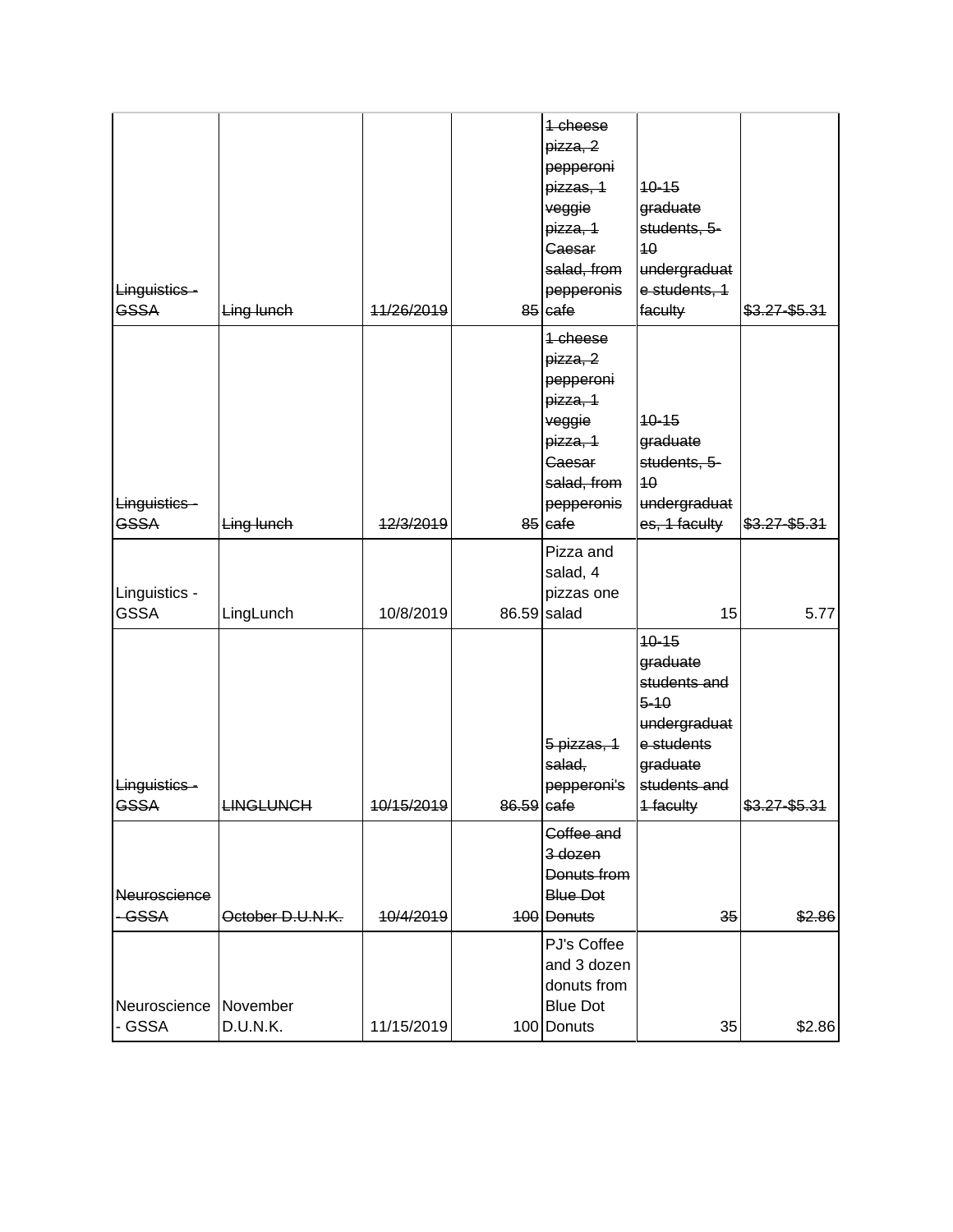|                             |                                                                |            | PJ's coffee<br>and 3 dozen                                |                                            |        |
|-----------------------------|----------------------------------------------------------------|------------|-----------------------------------------------------------|--------------------------------------------|--------|
|                             |                                                                |            | donuts from                                               |                                            |        |
| Neuroscience                | December                                                       |            | <b>Blue Dot</b>                                           |                                            |        |
| - GSSA                      | D.U.N.K.                                                       | 12/6/2019  | 100 Donuts                                                | 35                                         | \$2.86 |
| Philosophy -<br><b>GSSA</b> | <b>SOWRITE Meeting</b>                                         | 10/7/2019  | $100$ Lunch                                               | 12                                         | \$8.33 |
| Philosophy -<br><b>GSSA</b> | <b>SOWRITE Meeting</b>                                         | 10/14/2019 | 100 Lunch                                                 | 12                                         | \$8.33 |
| Philosophy -<br><b>GSSA</b> | <b>SOWRITE Meeting</b>                                         | 10/21/2019 | $100$ Lunch                                               | 12                                         | \$8.33 |
| Philosophy -<br><b>GSSA</b> | <b>SOWRITE Meeting</b>                                         | 10/28/2019 | 100 Lunch                                                 | 12                                         | \$8.33 |
| Philosophy -<br><b>GSSA</b> | <b>SOWRITE Meeting</b>                                         | 11/4/2019  | $100$ Lunch                                               | 12                                         | \$8.33 |
| Philosophy -<br><b>GSSA</b> | <b>SOWRITE Meeting</b>                                         | 11/11/2019 | 100 Lunch                                                 | 12                                         | \$8.33 |
| Philosophy -<br><b>GSSA</b> | <b>SOWRITE Meeting</b>                                         | 11/18/2019 | $100$ Lunch                                               | 12                                         | \$8.33 |
| Economics -<br><b>GSSA</b>  | Graduate<br><b>Economics Student</b><br><b>Monthly Meeting</b> | 10/4/2019  | Pizza and<br>120 soft drinks.                             | 20                                         | \$6    |
| Economics -<br><b>GSSA</b>  | Graduate<br><b>Economics Student</b><br><b>Monthly Meeting</b> | 11/1/2019  | Pizza and<br>120 soft drinks.                             | 20                                         | \$6    |
| Economics -<br><b>GSSA</b>  | Graduate<br><b>Economics Student</b><br><b>Monthly Meeting</b> | 12/6/2019  | Pizza and<br>120 soft drinks.                             | 20                                         | \$6    |
| Anthropology<br>- GSSA      | Mid-semester<br>Department<br>Meeting                          | 10/17/2019 | Reginelli's<br>pizza,<br>salads, and<br>120 lemonade      | 25<br>Anthropology<br>graduate<br>students | \$4.80 |
| Neuroscience<br>- GSSA      | Hispanic Heritage<br>Social                                    | 10/17/2019 | Empanadas,<br>from<br>Empanola,<br>$120$ 26 ct            | 20                                         | \$6    |
| French &                    | Italian - GSSA ADEEFF Fall Picnic                              | 10/18/2019 | 15 plate<br>dinners from<br><b>Sweet Soul</b><br>165 Food | 15                                         | \$11]  |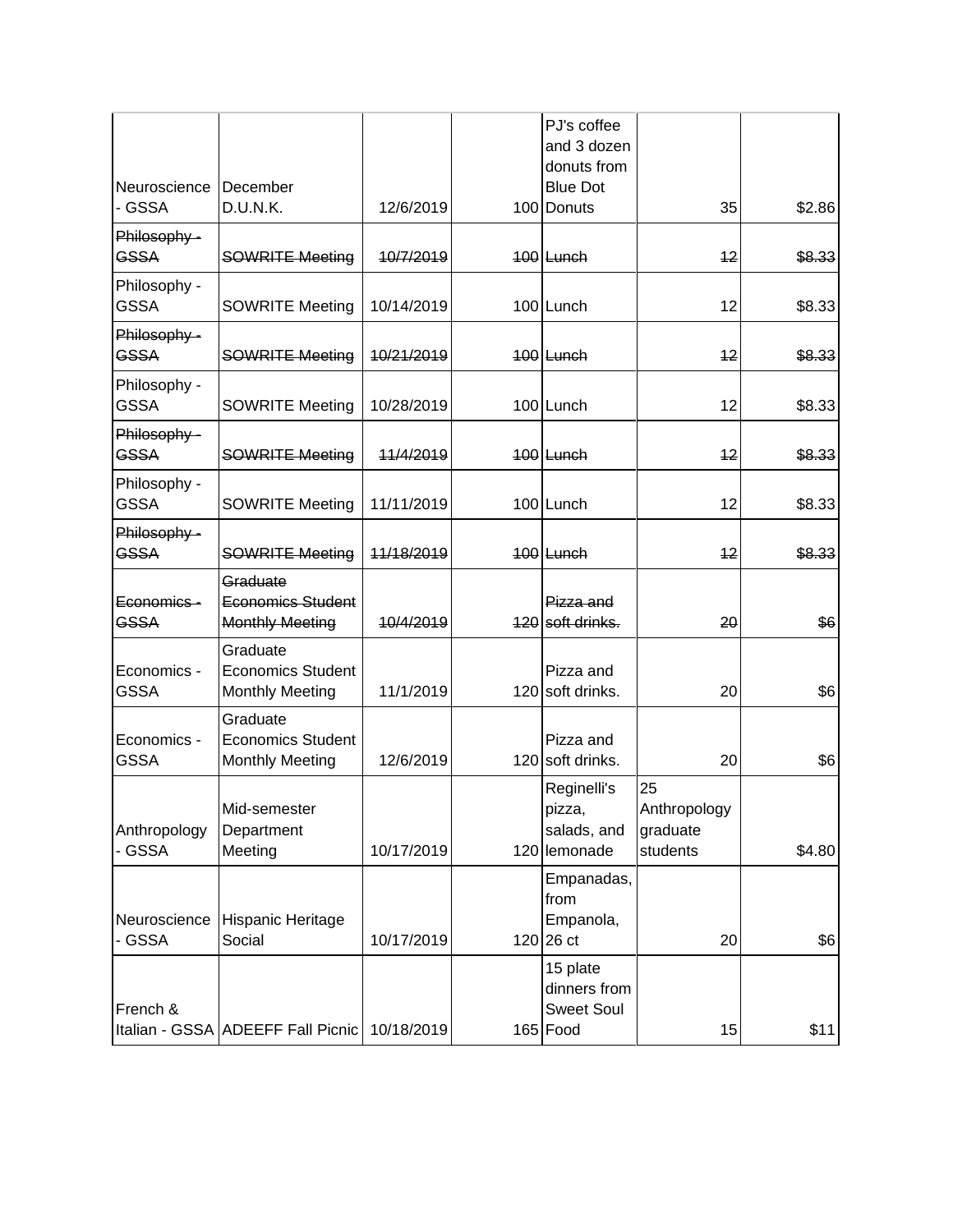| Earth &                   |                                        |             |            | Pizza from<br>Mellow           |                          |             |
|---------------------------|----------------------------------------|-------------|------------|--------------------------------|--------------------------|-------------|
| Environmental             |                                        |             |            | Mushroom                       |                          |             |
| Sciences -                | <b>ESGA Monthly</b>                    |             |            | for 26                         | 26, grad                 |             |
| <b>GSSA</b>               | meeting                                | 10/23/2019  |            | $200$ people                   | students                 | \$7.69      |
| Earth &<br>Environmental  |                                        |             |            |                                |                          |             |
| Sciences -<br><b>GSSA</b> | <b>ESGA Monthly</b><br>meeting         | 11/20/2019  | 220        | Pizza for 26<br>students       | 26, grad<br>students     | \$8.46      |
| Chemistry -               | Department                             |             |            | Food and                       |                          |             |
| <b>GSSA</b>               | Meeting                                | 11/6/2019   |            | $250$ soda                     | 40                       | \$6.25      |
|                           |                                        |             |            | 2 large<br>sandwich            |                          |             |
|                           |                                        |             |            | platters with                  |                          |             |
|                           |                                        |             |            | cookies from                   |                          |             |
|                           |                                        |             |            | Jimmy                          |                          |             |
|                           | <b>First Annual Tulane</b>             |             |            | John's, as                     |                          |             |
|                           | French and                             |             |            | well as                        | 20-25 grad               |             |
| French &                  | Francophone<br><b>Studies Graduate</b> |             |            | croissants                     | students,<br>faculty and |             |
| Italian - GSSA            | Conference                             | 11/15/2019  |            | and yogurts<br>250 from Costco | non-affiliates           | \$10-\$12.5 |
| Chemistry -               | Department                             |             |            | Food and                       |                          |             |
| <b>GSSA</b>               | Meeting                                | 12/4/2019   |            | $250$ soda                     | 40                       | \$6.25      |
|                           |                                        | Total w/    |            |                                |                          |             |
|                           |                                        | events      |            | \$3,434.18                     |                          |             |
|                           |                                        | under \$250 | \$3,814.18 | \$2,794.18                     |                          |             |
| Philosophy -              |                                        |             |            |                                |                          |             |
| <b>GSSA</b>               | Friendsgiving                          | 11/16/2019  | 494.29     | Groceries                      | 75                       | \$6.59      |
| Philosophy-               |                                        |             |            |                                |                          |             |
| <b>GSSA</b>               | Friendsgiving                          | 11/16/2019  |            | 494.29 Groceries               | 75                       | \$6.59      |
|                           |                                        | Total w/    |            |                                |                          |             |
|                           |                                        | events      |            | \$3,928.47                     |                          |             |
|                           |                                        | over \$250  | \$4,802.76 | \$3,288.47                     |                          |             |

## Itemized Budget for Philosophy Friendsgiving

| Friendsgiving Meal |     |         |            |        |
|--------------------|-----|---------|------------|--------|
|                    |     | Cost    | Per person | People |
| Main               | Ham | \$30.00 | \$0.40     | 75     |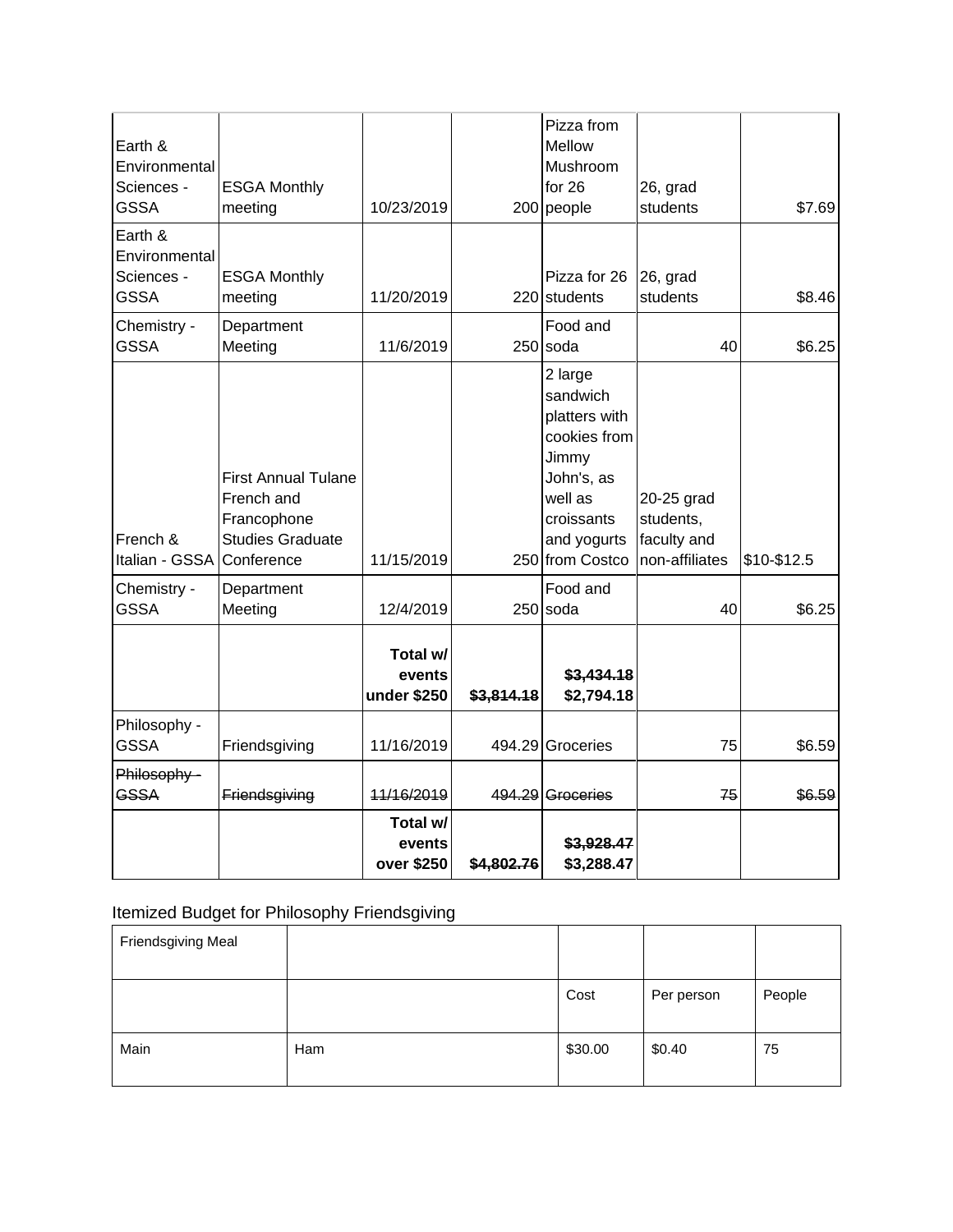|             | Turkey                                                             | \$60.00 | \$0.80 | 75 |
|-------------|--------------------------------------------------------------------|---------|--------|----|
| Side Dishes | Butter (x3)                                                        | \$11.70 | \$0.16 | 75 |
|             | Sweet potato                                                       | \$8.55  | \$0.11 | 75 |
|             | cheese                                                             | \$9.59  | \$0.13 | 75 |
|             | Mushrooms (x2)                                                     | \$5.72  | \$0.08 | 75 |
|             | Cream of mushroom soup                                             | \$7.56  | \$0.10 | 75 |
|             | Green beans (mushrooms, french fried<br>onions, cream of mushroom) | \$6.87  | \$0.09 | 75 |
|             | French fried onions (x2)                                           | \$9.18  | \$0.12 | 75 |
|             | cauliflower (x2)                                                   | \$4.36  | \$0.06 | 75 |
|             | mashed potato (rouses' 1/2 pan)                                    | \$20.00 | \$0.27 | 75 |
|             | Cornbread Stuffing (Rouse's 1/2 pan)                               | \$35.00 | \$0.47 | 75 |
|             | <b>Green Salad (Half Pan)</b>                                      | \$16.00 | \$0.21 | 75 |
|             | Cranberry sauce                                                    | \$6.18  | \$0.08 | 75 |
|             | Chips & crackers                                                   | \$21.84 | \$0.29 | 75 |
| Appetizers  | 7-layer dip tray (Robert's)                                        | \$14.99 | \$0.20 | 75 |
|             | Spinach Dip (1 lb) (Robert's)                                      | \$7.29  | \$0.10 | 75 |
|             | boudin & cured meats                                               | \$11.59 | \$0.15 | 75 |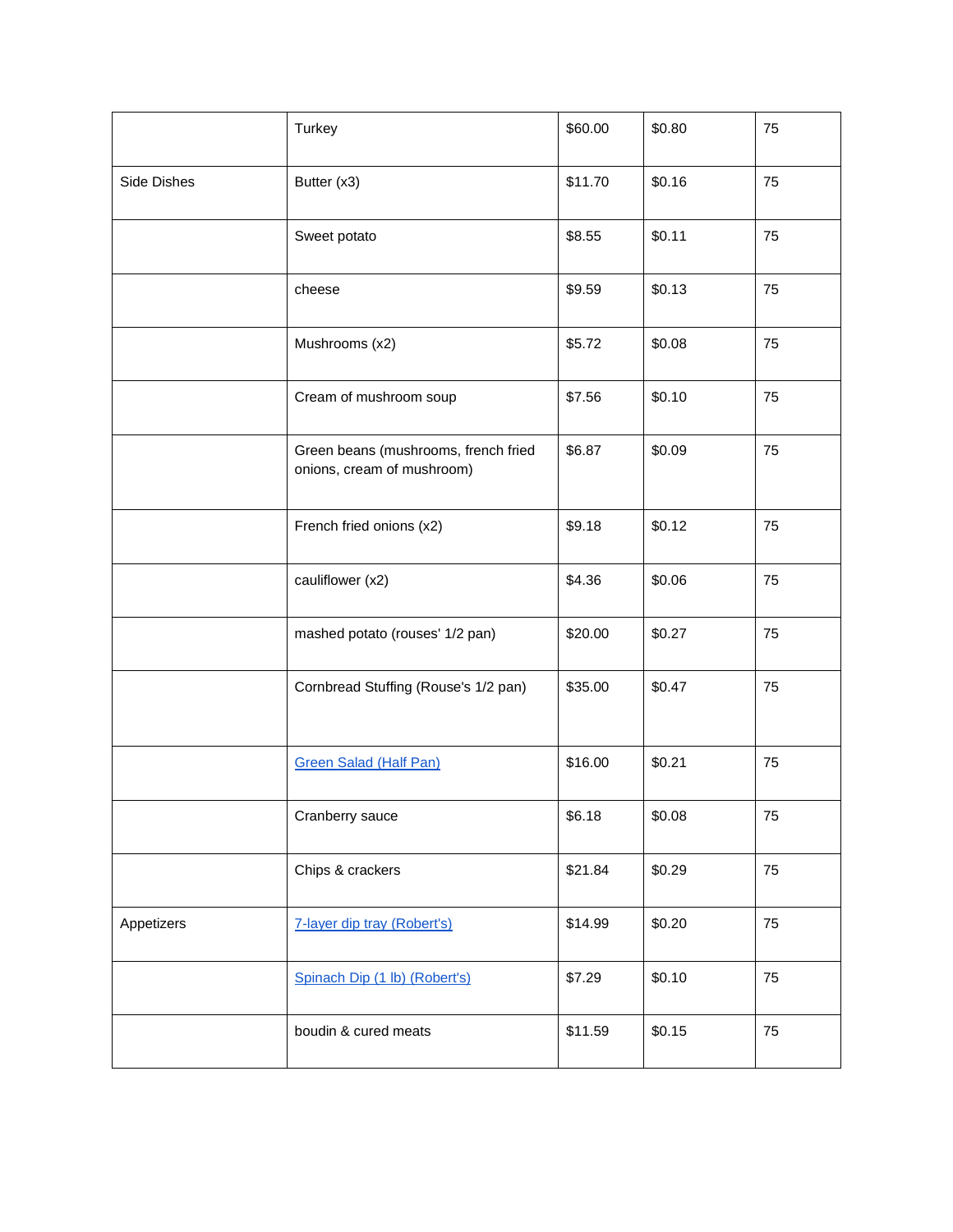|               | Take & Bake Brie (x2) (Fresh Market) | \$22.00  | \$0.29 | 75 |
|---------------|--------------------------------------|----------|--------|----|
|               | Vegetable Platter (Fresh Market)     | \$50.00  | \$0.67 | 75 |
| Desserts      | fruit tray (Fresh Market)            | \$30.00  | \$0.40 | 75 |
|               | Pie Shells                           | \$3.21   | \$0.04 | 75 |
|               | pumpkin pie mix (x2)                 | \$8.02   | \$0.11 | 75 |
|               | whipping cream                       | \$4.02   | \$0.05 | 75 |
|               | cream cheese                         | \$5.26   | \$0.07 | 75 |
|               | cake mix (x2)                        | \$3.42   | \$0.05 | 75 |
|               | powdered sugar                       | \$2.63   | \$0.04 | 75 |
| <b>Drinks</b> | non-alcoholic drinks                 | \$17.42  | \$0.23 | 75 |
| Disposables   | Plates                               | \$7.56   | \$0.10 | 75 |
|               | Utensils                             | \$11.45  | \$0.15 | 75 |
|               |                                      |          |        |    |
|               | Subtotal                             | \$451.41 | \$6.02 | 75 |
|               | Exstimated tax                       | \$42.88  | \$0.57 | 75 |
|               | Total                                | \$494.29 | \$6.59 | 75 |

## 9. Speaker Requests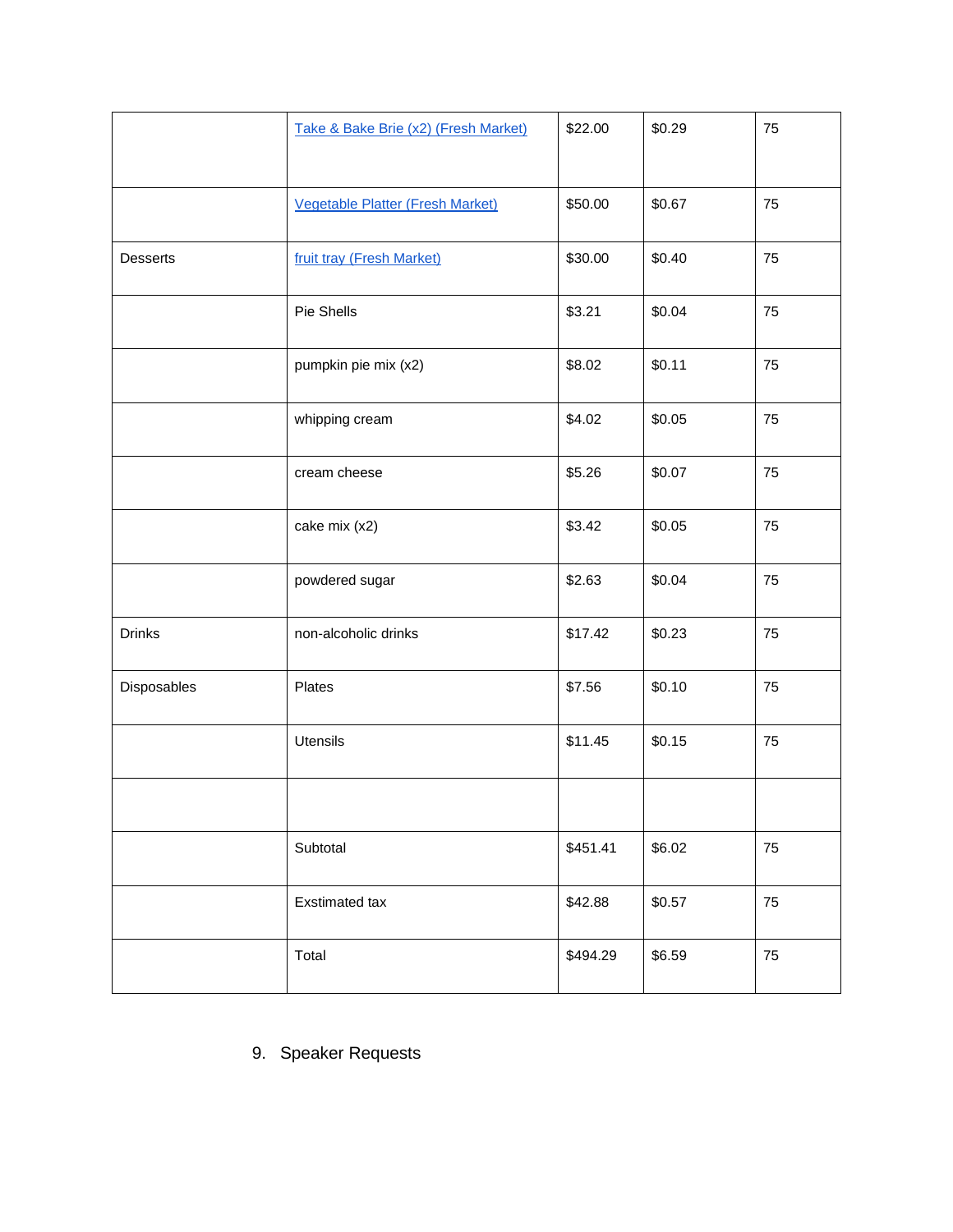| <b>Department</b> | <b>Speaker Full Legal</b> | <b>Event Start Date Honorarium</b> |       | <b>Travel</b> | Lodging      | Total |
|-------------------|---------------------------|------------------------------------|-------|---------------|--------------|-------|
|                   | Name                      |                                    |       |               |              |       |
| French & Italian  | Katarzyna Pieprzak        | 11/16/2019                         | \$200 | \$500         | \$170        | \$870 |
|                   |                           |                                    |       |               | <b>Total</b> | \$870 |

**Motion to edit LingLunch to 5 events. Seconded. Unanimously approved.** 

**Send out powerpoint of how money was spent last year.** 

**Budget committee maybe should come out with metrics about how much we should be funding (funding directives).** 

**Motion to edit Philosophy SOWRITE to 3 instead of 6. Seconded. 6 abstain. Rest approved.** 

**Motion to slate under \$250. Seconded. Approved.** 

**Motion to vote on under \$250 slate. Seconded. Approved Motion to vote on events over \$250. Seconded. 6 abstain. Rest approved.**

**Motion to vote on speaker event. Seconded. 1 abstain. Rest approved.** 

- D. Secretary Amanda Reusch [\(areusch@tulane.edu\)](mailto:areusch@tulane.edu)
	- 1. Wavesync **if you need to be added, let me know. To the listserv too.**

## V. New Business

- A. Reports from GAPSA senators
	- 1. **moving money from spring mixer to Mardi Gras ball instead.**
	- 2. **Date for fall mixer will be coming out soon early November.**
	- 3. **Proposal from USG senator to add an equity fee to fund inequity.**
	- 4. **Caitlin from graduate council: unionization – GAPSA and GSSA cannot endorse unions because they are Tulane bodies. TU has an unofficial anti-union stance. Email Chloe Tucker or Sophie if you want to be involved in Solidarity Tulane.** 
		- a) **3 rd year reorientation curricula.**
		- b) **Email [cducat@tulane.edu](mailto:cducat@tulane.edu) if you have comments.**
- B. Reports from SLA Graduate Studies committee reps
	- 1. **policy changes at the school level.**
	- 2. **SLA wide policy for students must get written approval to leave NOLA or lose funding. It did not go through, but it lies with departments.**
	- 3. **Email [hhedgepeth@tulane.edu](mailto:hhedgepeth@tulane.edu) or [msullivan3@tulane.edu](mailto:msullivan3@tulane.edu) if you have questions or concerns.**
- VI. Old Business
	- A. Vote on Chem E constitution **Motion to approve. Seconded. Unanimously approved.**